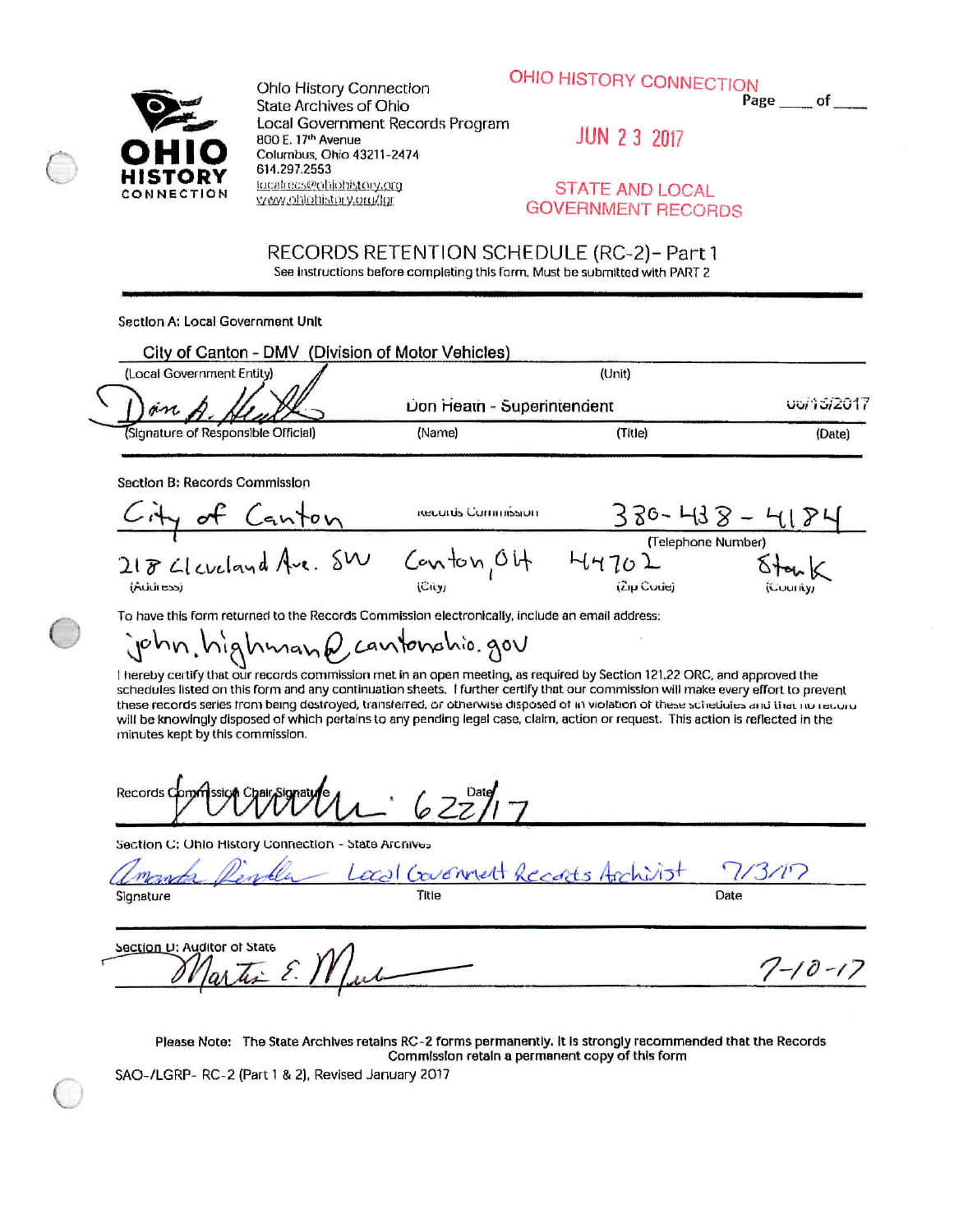## Section **E;** RECORDS RETENTION SCHEDULE {RC-2) - Part 2 See instructions before completing this form.

| (Local Government Entity) |                                           | (Unit)                               |                     |                                                     |                                         |
|---------------------------|-------------------------------------------|--------------------------------------|---------------------|-----------------------------------------------------|-----------------------------------------|
| (1)<br>Schedule<br>Number | (2)<br>Record Title and Description       | (3)<br>Retention<br>Period           | (4)<br>Media Type   | (5)<br>For use by<br>AudItor of<br>State or<br>LGRP | (6)<br>$RC-3$<br>Required<br>bу<br>LGRP |
| <b>DMV-1</b>              | Equipment Maintenance Records             | Life of<br>Equipment                 | E - File            |                                                     |                                         |
| $DMV - 2$                 | Annual Budget                             | 5 years                              |                     |                                                     |                                         |
| $DMV - 3$                 | <b>Material Safety Sheets</b>             | Until<br>Superseded                  |                     |                                                     |                                         |
| $DMV - 4$                 | Vehicle Maintenance Records               | Until Vehicle<br>sold                | E - File            |                                                     |                                         |
| $DMV - 5$                 | Vehicle Mileage Records                   | Until Vehicle<br>sold                | E - File            |                                                     |                                         |
| $DMV - 6$                 | <b>Fuel Usage Records</b>                 | 3 years                              | E - File            |                                                     |                                         |
| $DMV - 7$                 | <b>Training Reports</b>                   | <b>Until Obsolete</b><br>or Replaced |                     |                                                     |                                         |
| $DMV - 8$                 | Manuals                                   | 5 years                              | Paper               |                                                     |                                         |
| <b>DMV - 9</b>            | <b>Purchase Orders</b>                    | 3 years                              | Paper               |                                                     |                                         |
| <b>DMV-10</b>             | Employee leave use Balance<br>Reports     | 5 years                              | Paper<br>Electronic |                                                     |                                         |
| DMV-11                    | Overtime and Comp time Reports            | 2 years                              | Paper<br>Electronic |                                                     | $\mathcal{L}^{\mathcal{A}}$             |
| DMV - 12                  | <b>Employee Evaluation Performance</b>    | 5 years                              | Paper<br>Electronic |                                                     |                                         |
| DMV - 13                  | Employee Sick Leave &<br>Vacation Balance | Update<br>Continually                | Paper<br>Electronic |                                                     |                                         |
| DMV - 14                  | <b>Inventory List</b>                     | 3 years                              | Paper<br>Electronic |                                                     |                                         |

SAO-/LGRP- RC-2 (Part 1 & 2), Revised January 2017